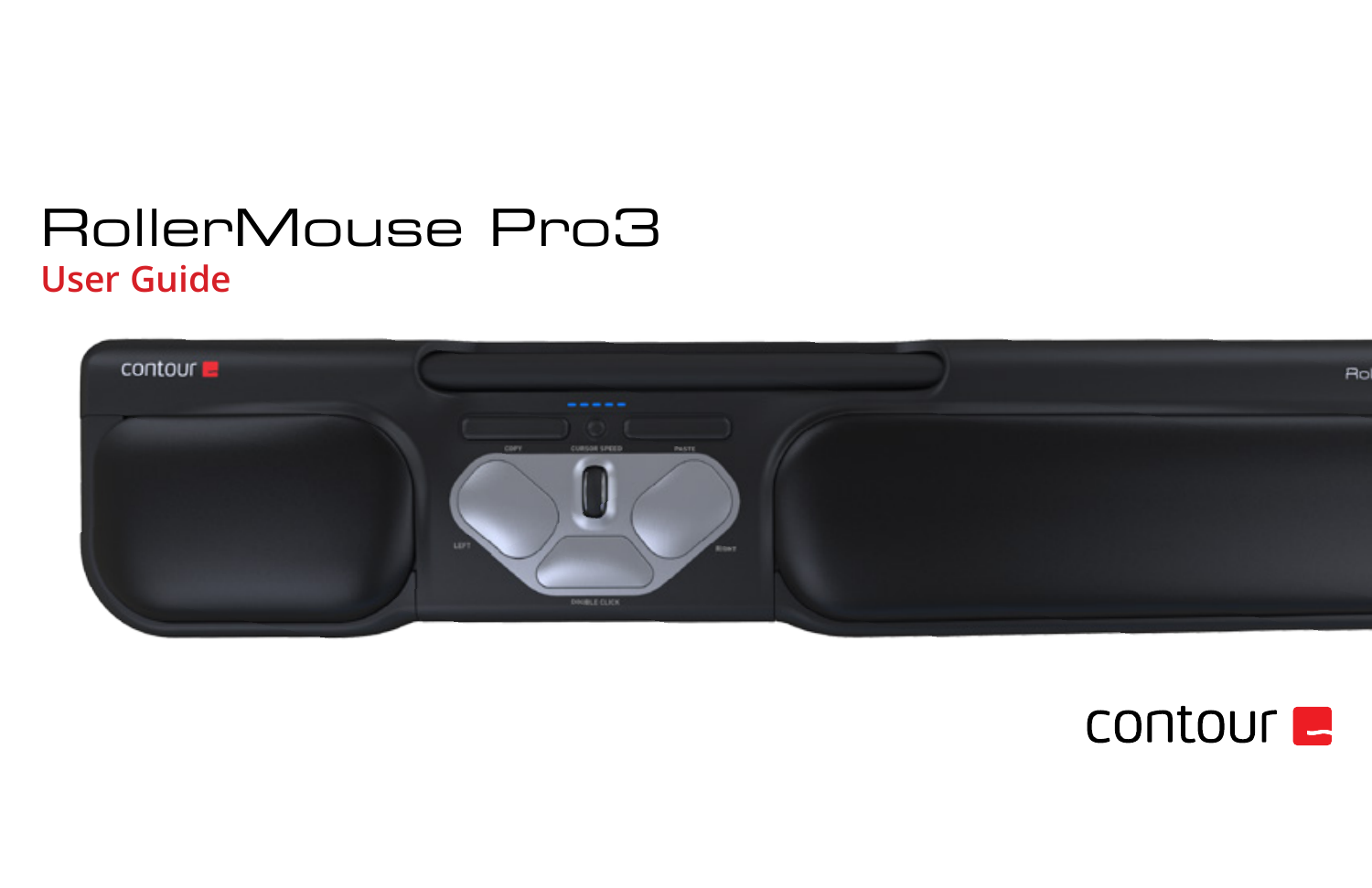## **Box contents**

- 
- 1. RollerMouse Pro3<br>2. Two short keyboar<br>3. Two long keyboard 2. Two short keyboard risers
- 3. Two long keyboard risers



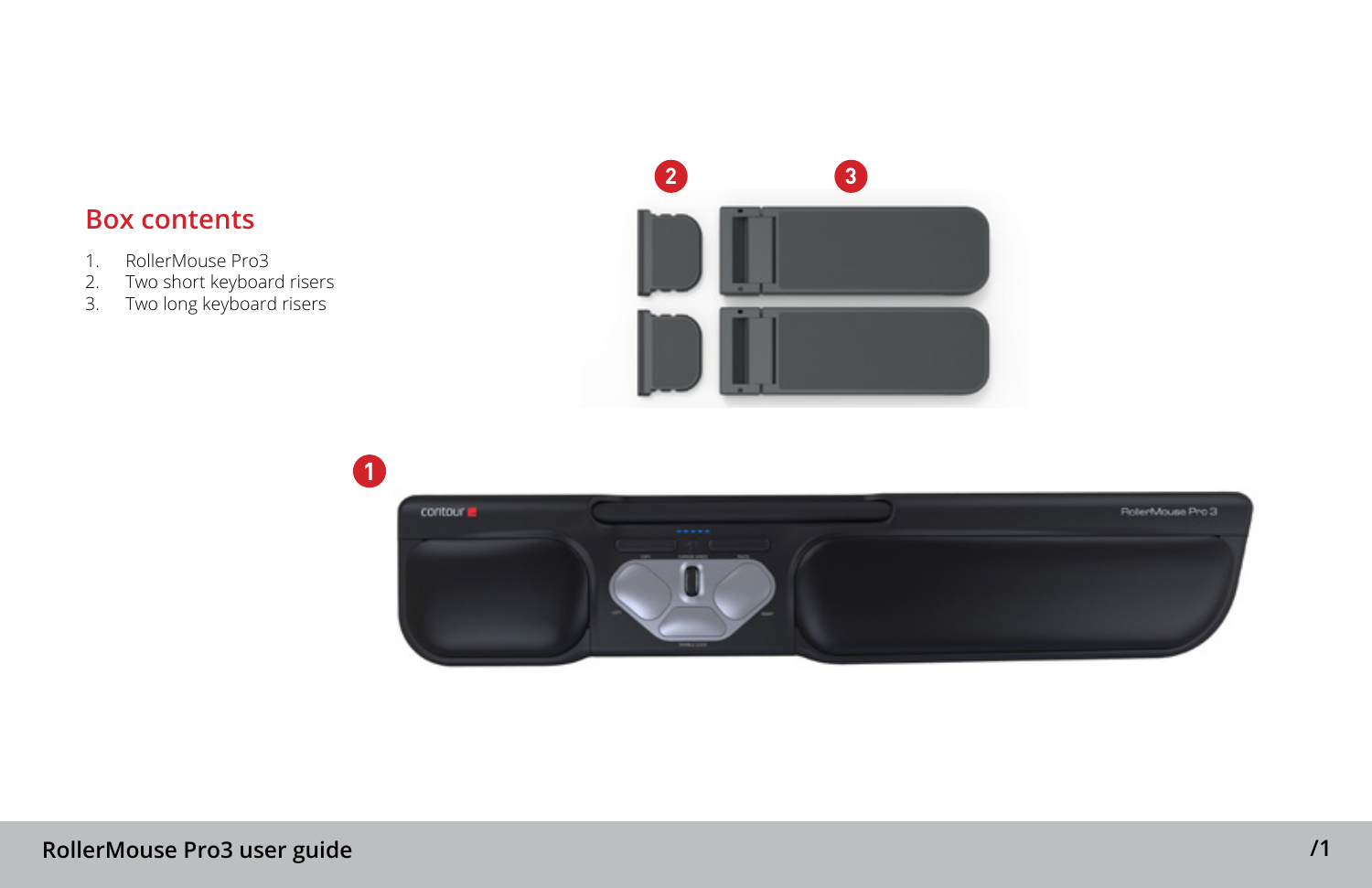# **RollerMouse functions**

- A. Rollerbar
- B. Cursor speed LED
- C. Copy
- D. Paste
- E. Left-click<br>F. Right-clicl
- Right-click
- G. Scroll wheel<br>H. "One Touch"
- "One Touch" double-click

For additional mouse features and specific Mac settings, please download our driver at www.contour-design.co.uk.

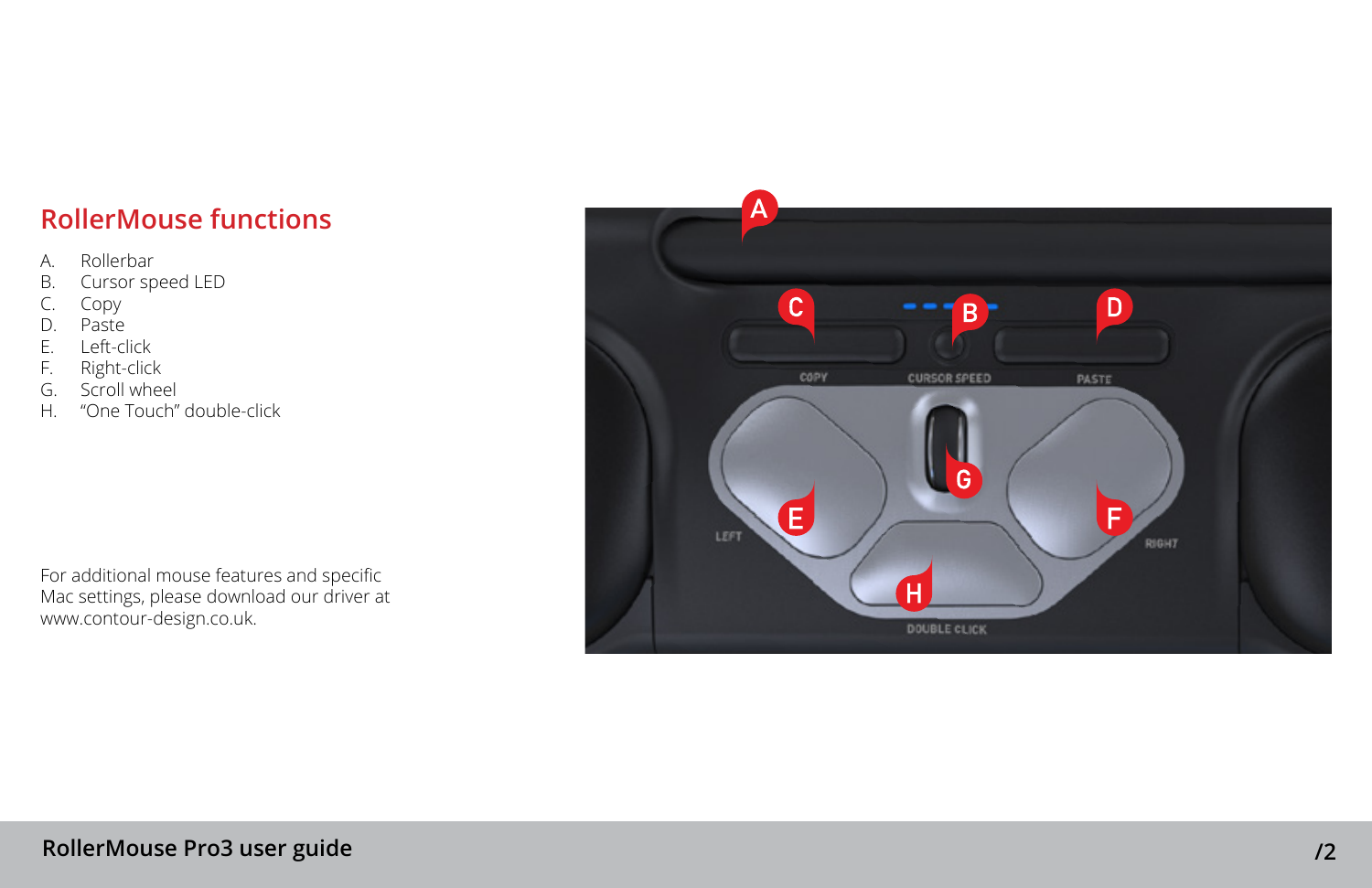# **Keyboard positioning**

Before plugging in the unit, take a moment to check the height and angle of your keyboard, and find the arrangement that's most comfortable for you. Use the risers to achieve the correct angle and height regardless of the type of keyboard you are using. The spacebar on your keyboard should come just above your rollerbar. To achieve a proper ergonomic position, the front edge of the keyboard should be as close to the rollerbar.

Balance Keyboard is designed specifically for the RollerMouse. The keyboard sits level with the rollerbar and can be easily adjusted to a positive, neutral, or negative tilt.



Positive tilt



Negative tilt Neutral tilt Neutral tilt Neutral tilt Neutral tilt Neutral tilt Neutral tilt Neutral tilt Neutral tilt Neutral tilt Neutral tilt Neutral tilt Neutral tilt Neutral tilt Neutral tilt Neutral tilt Neutral tilt

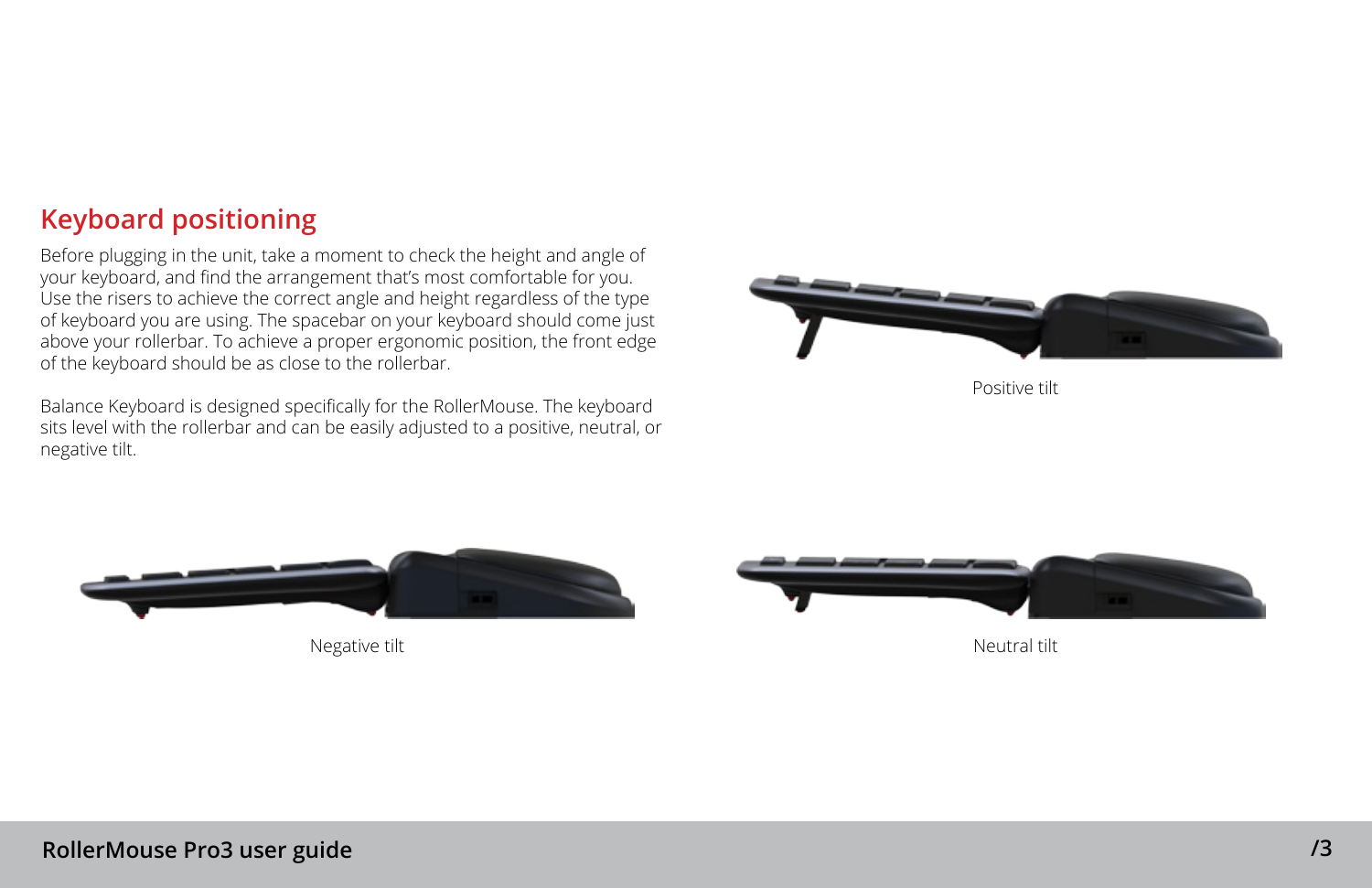### **Inserting the keyboard risers**

Fit the end of the riser 2 into the slot on the back of the RollerMouse Pro3.

### **Adjusting the keyboard risers**

Line up the grooves of the short and long risers  $\left( 2 \right)$  and  $\left( 3 \right)$  then press the two parts together until you hear them snap into place. **3**



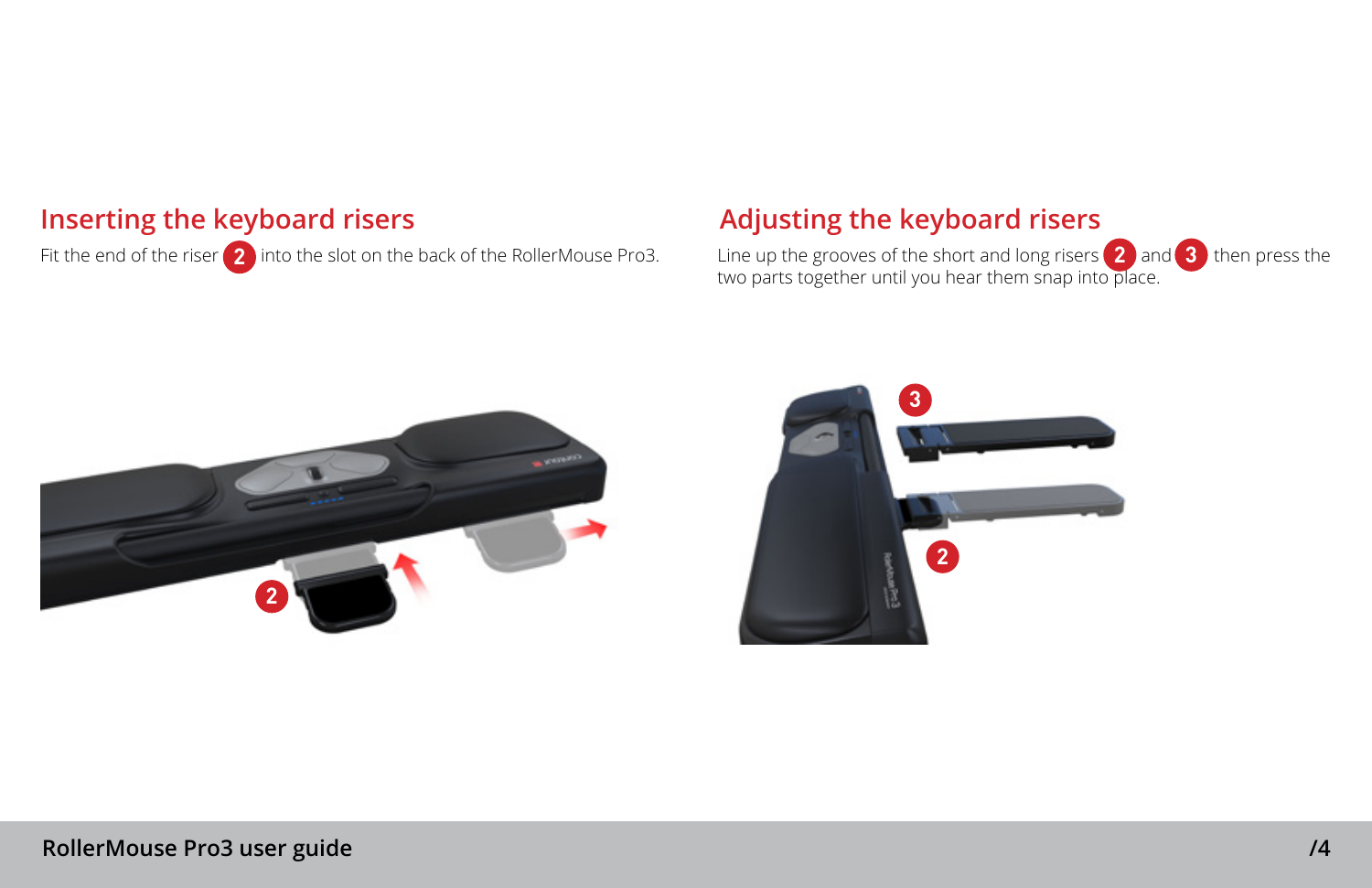# **Connecting to a computer**

Plug the RollerMouse Pro3 USB cable into the computer's USB port. Allow your computer a few seconds to automatically install.



# **Using the rollerbar**

The rollerbar  $\left($  **A** $\right)$  provides two functions:

- Pressing down on the rollerbar performs a left click.
- Moving the rollerbar from side to side and up and down performs cursor movement.

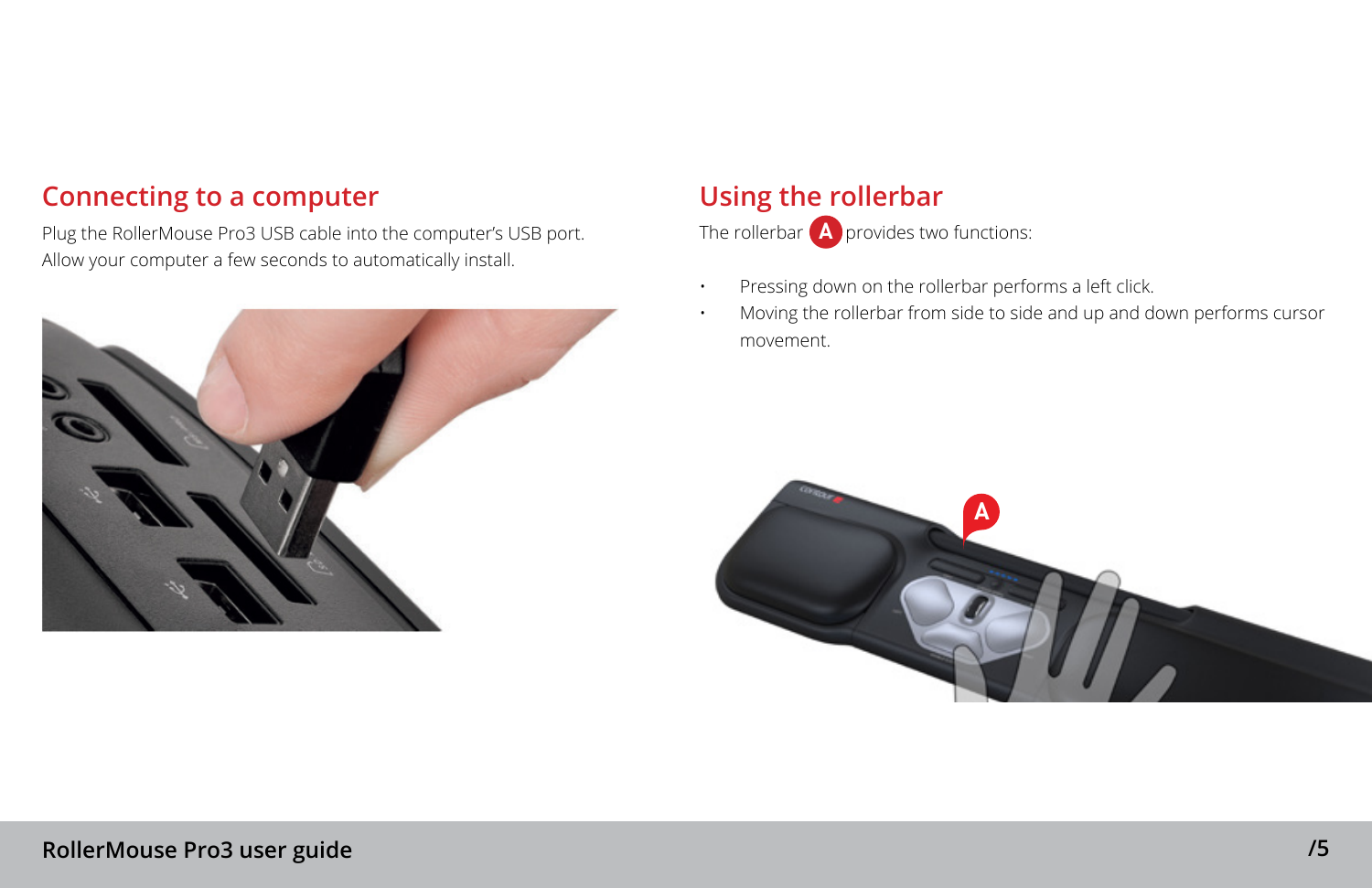# **Click force tension adjustment**

You can adjust the amount of pressure required to perform a mouse click. Use the click-force tension slider located under your RollerMouse Pro3. Simply slide it until you find the tension that works best for you.



# **Changing the 'Double' click button to middle**

To change button **H** from a double click function to a middle button function, hold buttons  $\boxed{B}$  and  $\boxed{H}$  for two seconds until LED lights flashes to confirm. Repeating this process will revert back to double click function.

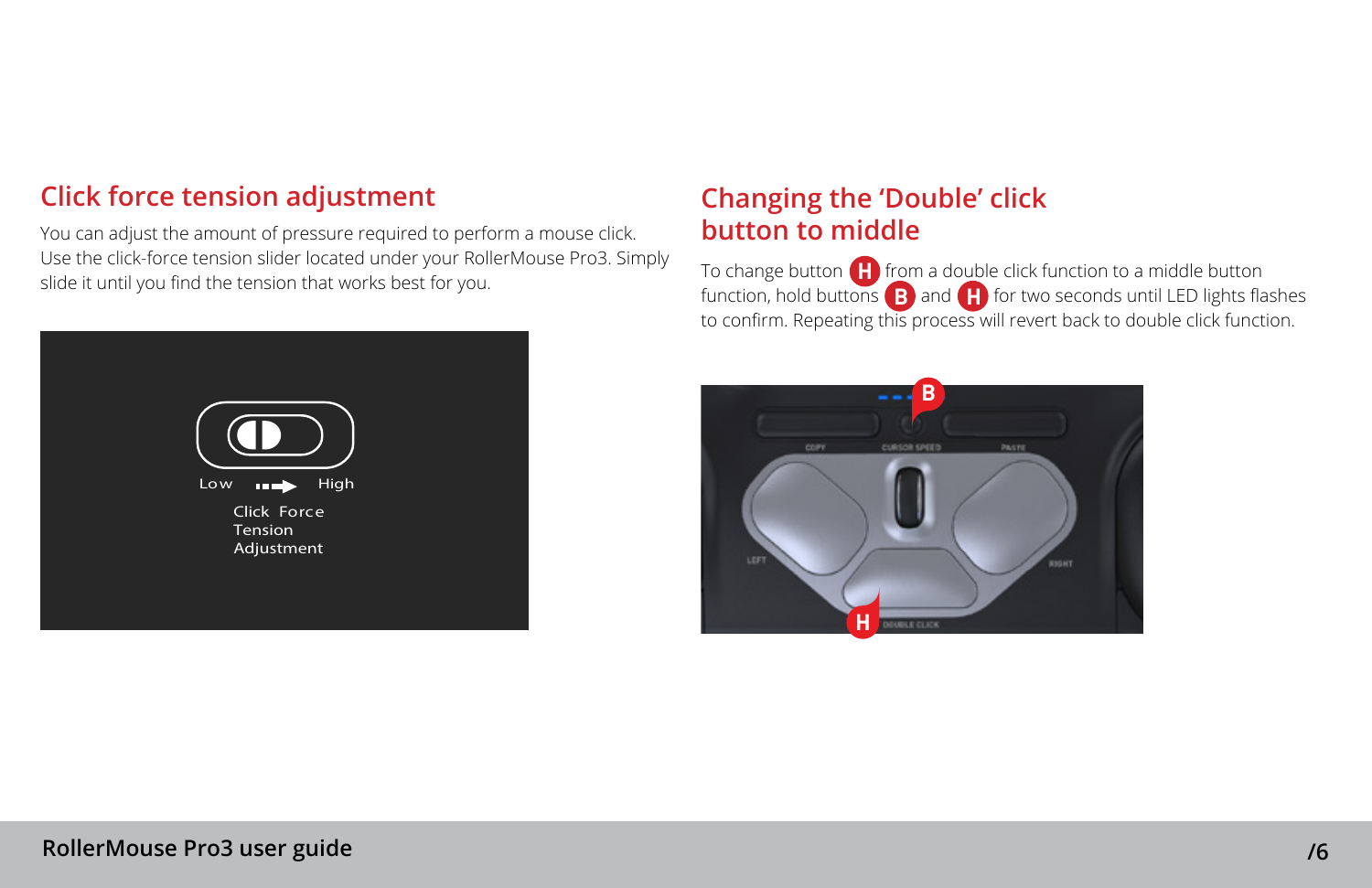### **Change cursor speed**

Press button  $\left(\mathbf{B}\right)$  to change cursor speed. There are ten speed selections which range from slow (600 DPI) to fast (2400 DPI). Speed can be identied by the LED lights as shown. **B**

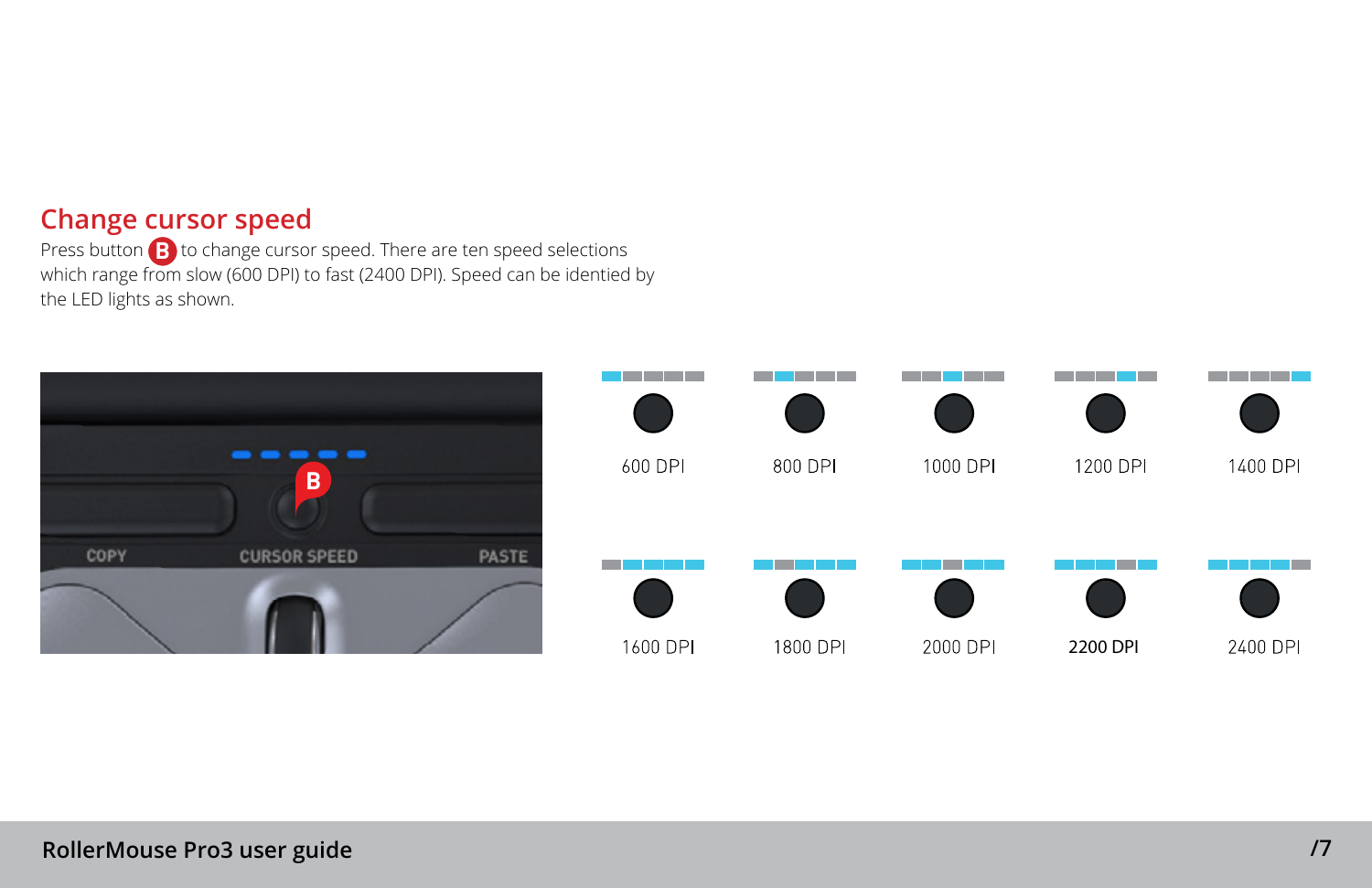### **User settings**

RollerMouse Pro3 has 3 modes. PC- mode, Mac-mode and HID-mode (For Linux). Use the following key commands to switch settings to best fit your operating system.

- **•** Press and hold the  $\mathbf{B}$  and  $\mathbf{C}$  buttons simultaneously for two seconds to see the LED lights flash for the respective mode.
- While holding the **B** button, release the **C** button and klick on the  $\bullet$  button to toggle though the different modes. **B** button, release the **C C**
- Release both buttons once the desired mode has been reached.



# **Different mode settings**

| <b>PC-Mode</b> | LED's light up from<br>left to right.                    | Windows |
|----------------|----------------------------------------------------------|---------|
| MAC-Mode       | LED's light up from<br>right to left.                    | OS      |
| HID-Mode       | LED's light up from<br>both sides towards<br>the middle. | Linux   |